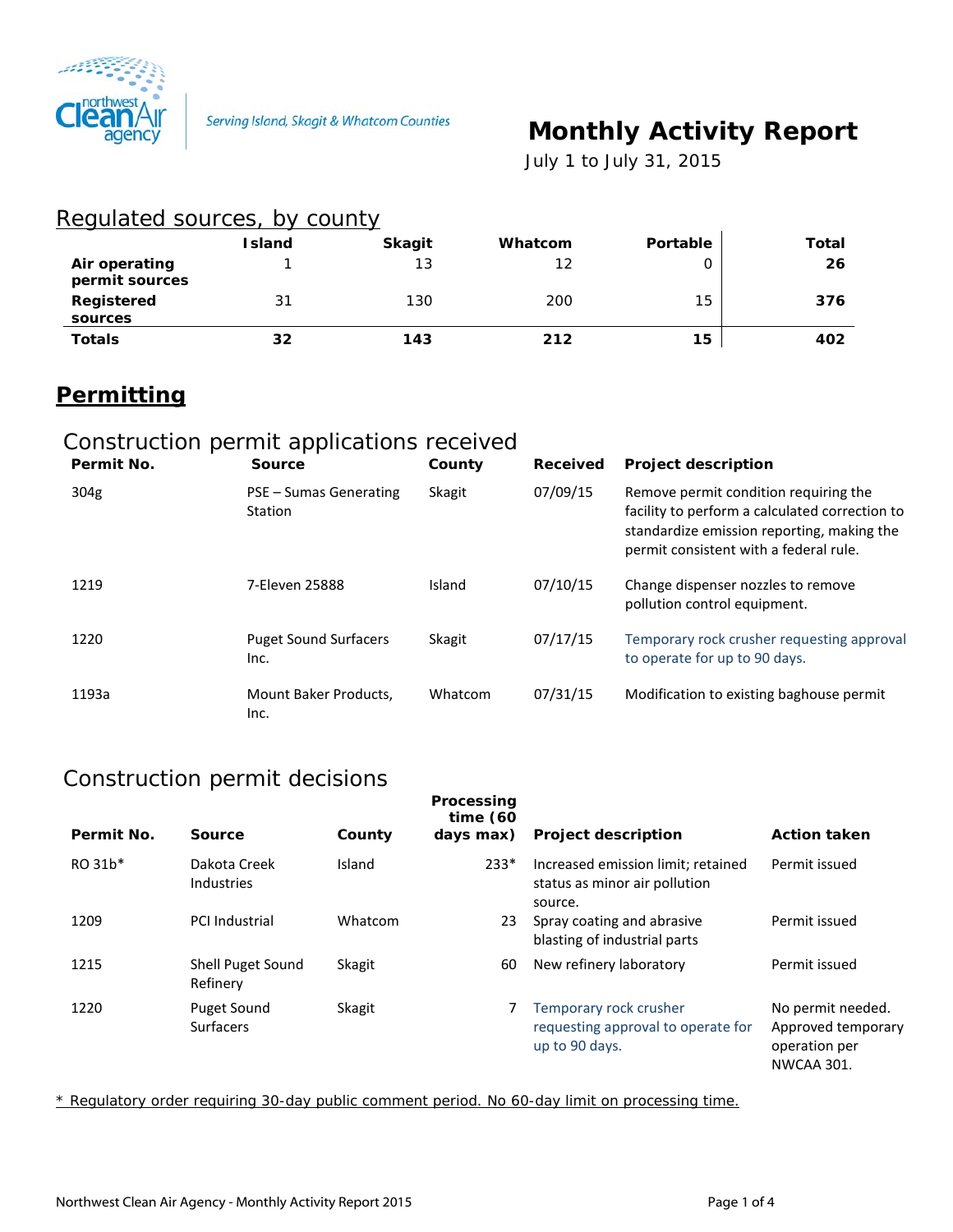## **Enforcement**

|             | Alleged violations          |                                   |               |                                                                                                                                                                                               |
|-------------|-----------------------------|-----------------------------------|---------------|-----------------------------------------------------------------------------------------------------------------------------------------------------------------------------------------------|
| Case<br>No. | <b>Issue</b><br><b>Date</b> | <b>Source</b>                     | County        | Alleged violation description                                                                                                                                                                 |
| 4160        | 07/02/15                    | Scratch and<br>Peck LLC           | Whatcom       | Failure to apply for and obtain permits prior to establishing a roller mill as<br>part of an animal feed facility.                                                                            |
| 4162        | 07/02/15                    | Ronald Brann                      | Whatcom       | Illegal outdoor fire during a burn ban related to an agricultural operation.<br>Note: Unaddressed parcel. Address is approximate.                                                             |
| 4161        | 07/22/15                    | Van Dyk's<br>Holsteins, LLC       | Whatcom       | Failure to perform a federally required source test.                                                                                                                                          |
| 4164        | 07/23/15                    | Burlington<br>Shell               | <b>Skagit</b> | Failure to maintain vapor control equipment in good operating order at a<br>gasoline distribution facility.                                                                                   |
| 4167        | 07/29/15                    | Ferndale<br>Ready Mix -<br>Lynden | Whatcom       | Failure to apply for and obtain permits prior to the installation of bag house<br>to control particulate emissions from truck loading operations at the dry-<br>process concrete batch plant. |

#### Penalties issued

| Case<br>No. | <b>Source</b> | County  | Amount  | Conditionally<br>reduced or<br>suspended <sup>1</sup> to | Alleged violation description                                                                                                                                                                                                                                                                                                                                    |
|-------------|---------------|---------|---------|----------------------------------------------------------|------------------------------------------------------------------------------------------------------------------------------------------------------------------------------------------------------------------------------------------------------------------------------------------------------------------------------------------------------------------|
| 4143        | Donald Ware   | Whatcom | \$2,175 | \$1,175                                                  | Illegal demolition of a 1978 trailer, approximately 728<br>square feet in size. No demolition notification was<br>received by NWCAA prior to demolition, and NWCAA<br>has no record of an asbestos survey conducted on the<br>property prior demolition. NWCAA also has no record<br>of any asbestos abatement performed on the property<br>prior to demolition. |
| 4139        | Juan Sanchez  | Skagit  | \$2,228 | \$478                                                    | Illegal demolition and burning of two single family<br>residences. The burn pile was approximately 20' x 20' x<br>4' and contained prohibited material in the form of<br>demolition debris. Failure to notify and perform<br>asbestos surveys prior to demolition, and failure to<br>abate asbestos.                                                             |

#### Industry reports of process upsets with potential excess emissions **Date Source County** 07/24/15 Shell Puget Sound Refinery Skagit

 $\overline{a}$ 

<span id="page-1-0"></span><sup>&</sup>lt;sup>1</sup> In some cases, NWCAA offers air pollution sources the opportunity to reduce their penalty by agreeing to specific actions that go beyond compliance requirements. Alternatively, a portion of a penalty may be suspended, holding the remainder of the penalty due if the violation is repeated within 5 years.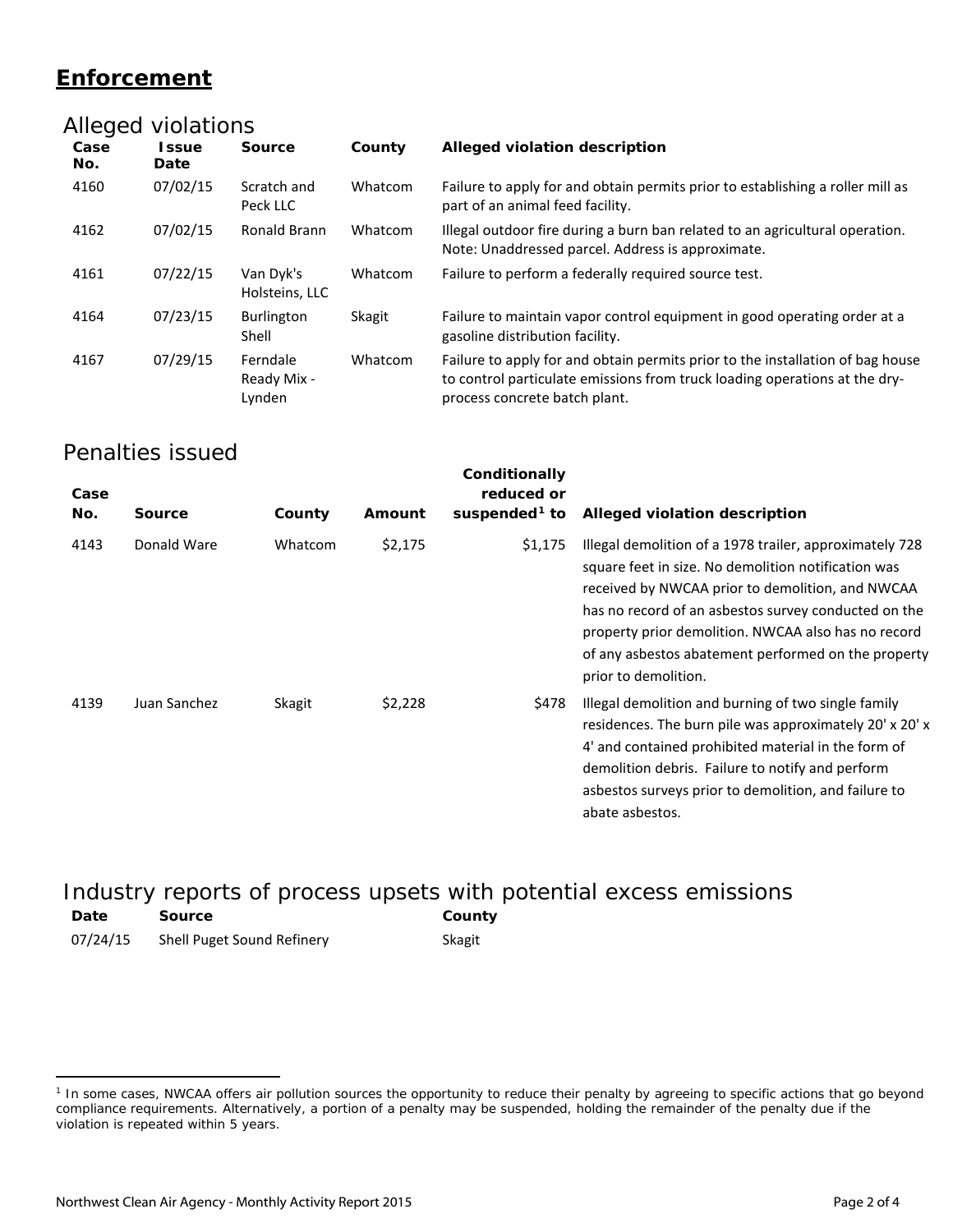## Complaint summary

| Number of complaints by type   | 104 |
|--------------------------------|-----|
| Agricultural                   |     |
| Dust, road/lot or construction |     |
| Industrial emissions           |     |
| Information call               | 1   |
| Odor                           | 84  |
| Opacity                        | 5   |
| Outdoor burning                | 6   |
| Particulate                    |     |